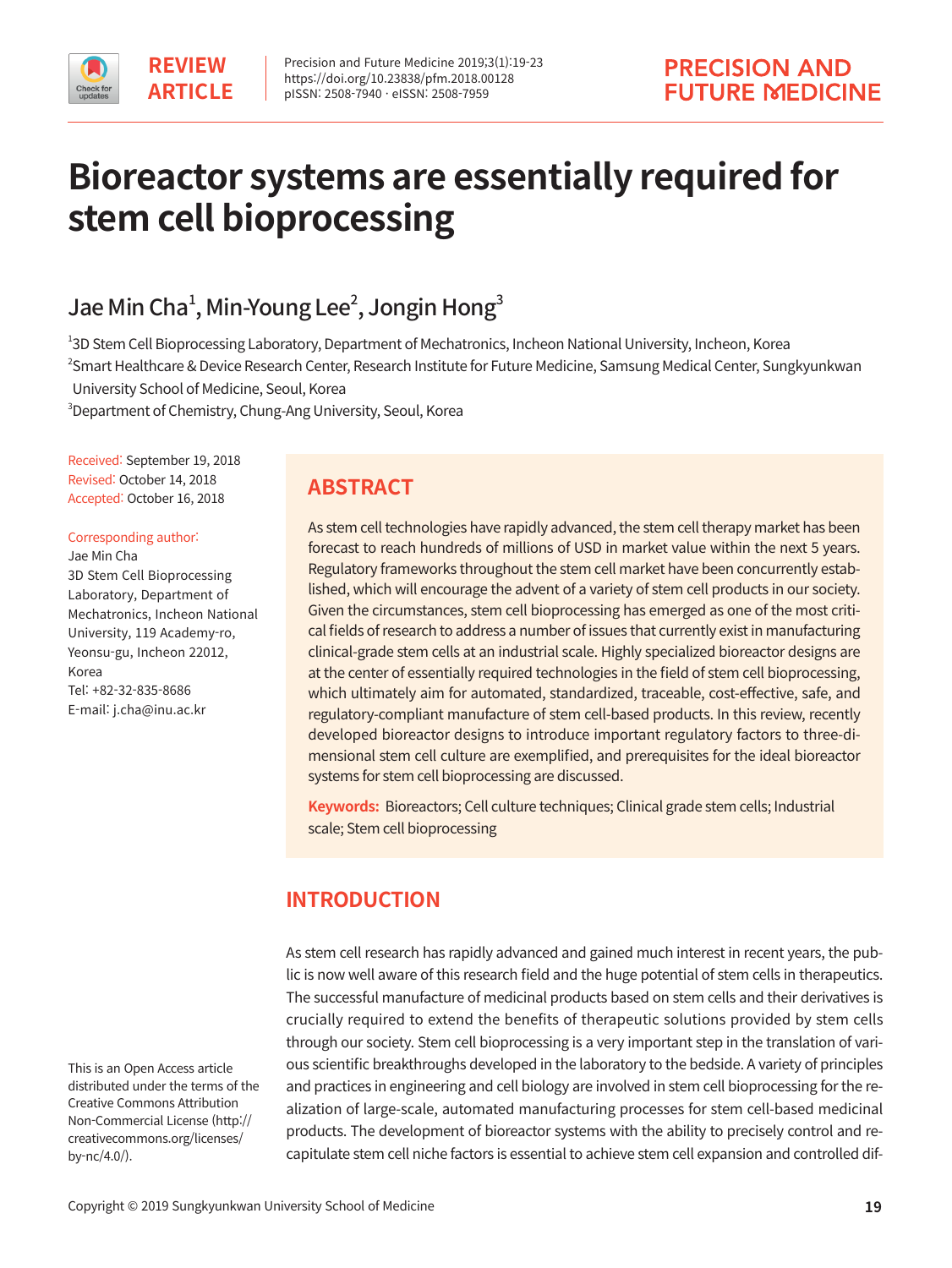#### **PRECISION AND FUTURE MEDICINE**

Bioreactors for stem cell bioprocessing

ferentiation in large-scale bioprocessing. In this review, recent bioreactor technologies for three-dimensional (3D) stem cell culture are introduced. These technologies were specially designed to provide mimicry of in situ stem cell microenvironments including oxygen levels and physiological mechanical forces, and the need for continuous processing features in a bioreactor system is discussed.

#### **CONTROLLING OXYGEN LEVELS IN BIO-REACTOR SYSTEMS**

Oxygen largely participates in cellular metabolism and is an important microenvironmental factor in the determination of stem cell fate. Reduced oxygen tension in culture that mimics in vivo physiological situations can maintain stem cells at a primitive stage as well as contribute to regulating lineage-specific differentiation. Human mesenchymal stem cells (MSCs) grown in low-oxygen condition (hypoxia, 1% to  $5\%$  O<sub>2</sub>) displayed higher colony-forming activity and greater expression of various genes related to the innate characteristics of stem cells than those cultured in normal oxygen condition (normoxia, 10% to 21%  $O<sub>2</sub>$ ) [1]. Kasper's research group reported that hypoxic culture conditions improved the self-renewal capacity of human MSCs, which maintained their differentiation potential, and various cytokines expressed by human MSCs under hypoxia appeared to be directly related to the improved proliferation and differentiation capacities [2,3]. These results were noteworthy as such oxygen-dependent expression of a particular set of cytokines in hypoxic MSC culture played a decisive role in enhancing the growth potential of undifferentiated MSCs. Likewise, it was also reported that culture conditions of 5%  $O<sub>2</sub>$  resulted in reduced frequency of spontaneous differentiation of human embryonic stem cells (ESCs) through the up-regulation of hypoxia-inducible factors [4]. As a number of previous studies have reported, bioreactors enable the exquisite control of oxygen levels at various scales that cannot be readily achieved by conventional static culture methods. Lovett et al. [5] developed a modular bioreactor that could generate well-differentiated oxygen gradients and demonstrated that chondrogenesis of human MSCs was significantly enhanced at hypoxic levels of oxygen, whereas adipogenesis mostly took place in culture conditions with 20%  $O<sub>2</sub>$ . Similarly, sizecontrolled embryoid bodies (EBs) derived from human ESCs were cultured in an  $O<sub>2</sub>$ -controlled spinner bioreactor. Compared to a normoxic environment,  $4\%$  O<sub>2</sub> caused the up-regulation of cardiac genes [6]. In addition, Wu et al. [7] cultured

mouse and human ESCs using a stirred-suspension bioreactor with adjustable oxygen levels. They demonstrated different behaviors between mouse and human ESCs under hypoxic conditions and successfully aligned their experimental results with a mathematical model. This framework was meaningful since such validated mathematical modeling could facilitate extended bioprocess designs for the production of stem cell therapeutics [7].

## **APPLYING PHYSIOLOGICAL MECHANI- CAL FORCES USING BIOREACTOR SYS-TEMS**

Conventional cell culture systems often disregard the mechanical stimuli that significantly influence the intricate in vivo cellular microenvironments. It is well understood that specific mechanical forces with given magnitudes regulate tissue development and remodeling of bone, cartilage, muscle, and cardiovascular tissues. Extracellular matrices could be readily influenced by various extracellular mechanical stresses and thus, the cell surface could be directly changed by deforming integrin-binding sites. The resulting mechanobiological responses are critically dependent on the type of mechanical stress and the location at which mechanical loading takes place [8]. Cellular differentiation pathways could be affected by such mechanical forces, which have been widely applied for the control of tissue morphogenesis from stem cells [9]. For instance, primarily cultured myofibroblasts were seeded in 3D porous polyurethane scaffolds and subsequently cultured in a bioreactor with the application of cyclic mechanical stretching, resulting in effective differentiation into smooth muscle cells with a consistent cellular alignment [10,11]. Articular cartilage is most frequently subjected to deformational loading and hydrostatic pressure. Therefore, a specialized bioreactor implemented with such mechanical conditions in the cellular microenvironment was developed to engineer artificial cartilage [12]. In addition, other studies demonstrated that bone morphogenesis was successfully accelerated by applying longitudinal strain to MSC culture [13]. A biaxial rotating bioreactor was also designed for bone tissue engineering and achieved higher cellularity, confluence, and robust osteogenic differentiation of MSCs compared to other types of bioreactors such as spinner-type, perfusion, and rotating wall vessel bioreactors [14,15]. Another advanced bioreactor combining dynamic tension and torsion was developed to more sophisticatedly mimic in situ physical microenvironments of liga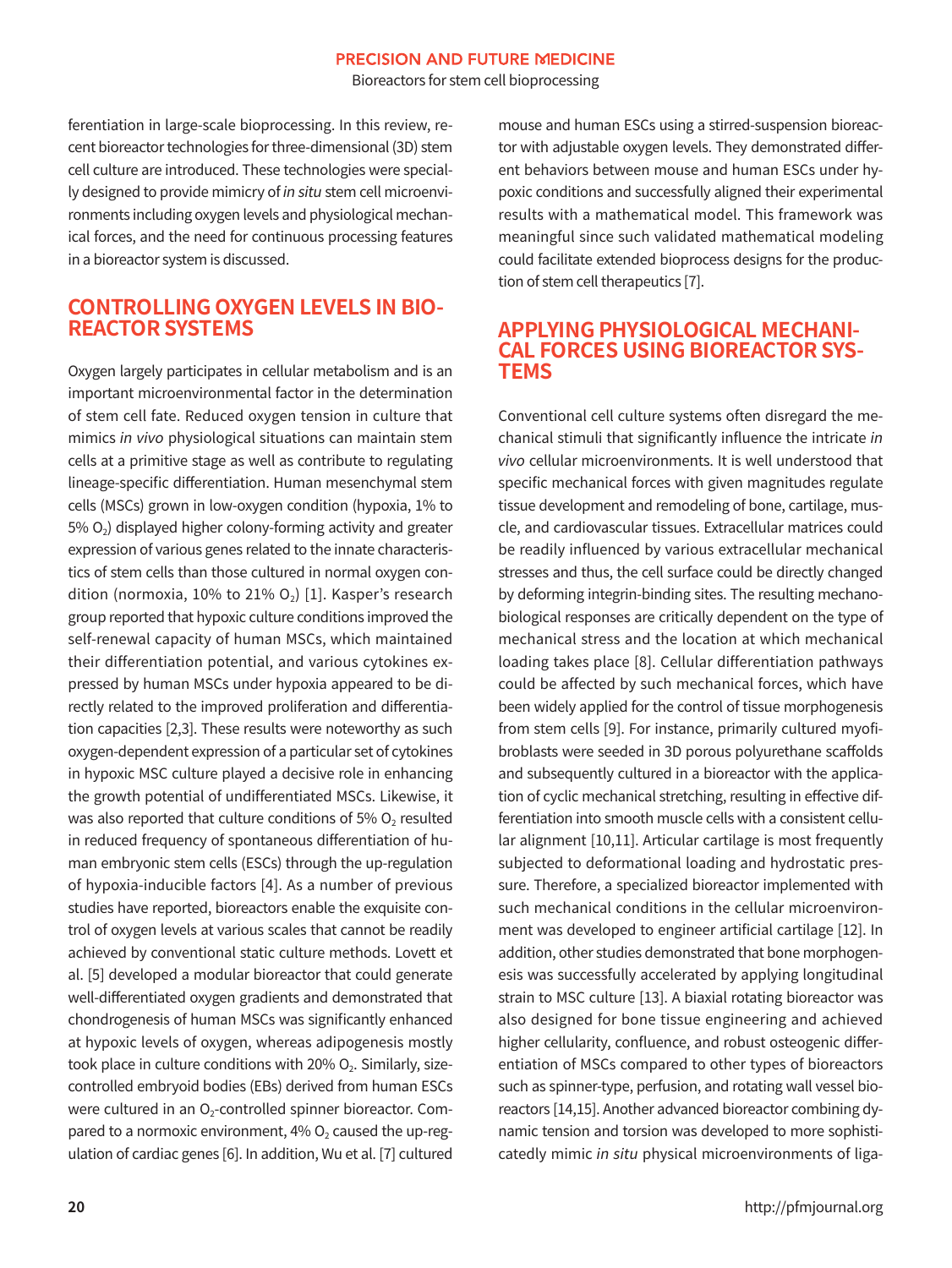Jae Min Cha, et al.

ments and resulted in significant improvement in the function of engineered human ligament tissues [16,17]. An interesting study using a mechanical compression bioreactor demonstrated that hydrogel-encapsulated MSCs experiencing compression stress up-regulated chondrogenic genes in the absence of transforming growth factor β1 (TGF-β1), whereas human EB-derived mesenchymal progenitor cells were highly dependent on the supplementation of TGF-β1 for similar outcomes [18]. Taken together, the aforementioned bioreactors with novel designs to recreate physiological loading environments not only contributed to a better understanding of stem cell behaviors in their specific microenvironments, but also suggested promising strategies to manufacture functional tissue-engineered products.

#### **CONTROLLING FLOW SHEAR STRESS IN BIOREACTOR SYSTEMS**

It is well recognized that the vascular endothelium is regularly subjected to hemodynamic forces of blood vessels in vivo. Therefore, different levels of shear stress influence the functional properties of vascular endothelial and smooth muscle cells. A bioreactor simulating blood flow was designed to provide human induced pluripotent stem cell-derived endothelial cells (hiPSC-ECs) with biomimetic shear stress [19]. The biomimetic flow bioreactor efficiently matured hiP-SC-ECs into arterial-like cells in 24 hours, which was not achieved by traditional exogenous addition of soluble factors to the cell culture. In addition, a bioreactor that mimicked in vivo mechanical loading environments of vascular tissues was developed to induce differentiation of human MSCs into vascular cells [20]. MSCs seeded on double-layered tubular scaffolds were subjected to shear stress (2.5 dyne/cm $^2$ ) and cyclic circumferential stretching generated by pulsatile flow in the bioreactor system. Consequently, MSCs were efficiently differentiated into ECs. Flow shear stress could also be generated by perfusion-based or agitation-based bioreactors. In general, direct perfusion has been reported to be beneficial for stem cells by increasing their cellularity and matrix synthesis in the engineered tissue architecture, while providing better control of nutrient and oxygen delivery to the deeper parts of the cultured tissue [21-23]. However, while high levels of shear stress serve the purpose of engineering vascular endothelium tissues, they could generate turbulent eddies that interact with the cell surface, which could lead to unrecoverable cellular damages due to the high rate of local energy dissipation [24,25]. Therefore, when using the spinner flask-type bioreactors, an optimal impeller speed range must be determined to culture stem cells within conditions that allow for minimal hydrodynamic shear stress generation.

#### **CONTINUOUS PROCESSING OF BIORE-ACTOR**

Continuous processing requires procedures to be operated with culture medium that can be continually processed into intermediate or final stem cell products by controlled flow in and out of a bioreactor. Continuous processing is highly advantageous to achieve control, reproducibility, validation, and safety of the bioprocesses and manufactured stem cell products. It facilitates automation and requires less human intervention, contrasting fed-batch production that entirely relies on an isolated volume in a single manufacture cycle. Yeo et al. [26] investigated the impact of metabolic stress caused by inefficient feeding of fed-batch-type bioreactor systems, as demonstrated by experimental data showing good agreement with mathematical modeling. They reported that although sufficient nutrients and growth factors were provided to culture in a given culture time, unscheduled differentiation and reduced proliferation of murine ESCs took place because of the accumulation of inhibitory metabolites such as lactate and ammonia. In contrast, continuous medium perfusion in a bioreactor efficiently circumvented metabolic by-product accumulation and maintained it below critically toxic levels, resulting in the robust expansion of ESCs with high pluripotency. In addition, Lambrechts et al. [27] developed a hollow-fiber perfusion bioreactor (HFPB) that enabled real-time monitoring of culture parameters during the bioprocessing operation. The HFPB successfully achieved clinical-scale production of human periosteum-derived stem cells, and the function of tracking the intermediate process performances could aid in dealing with variations resulting from donor-to-donor batches, such as different needs for nutrient and optimal timing for harvesting cells.

#### **CONCLUSION**

Unlike the well-established manufacturing fields of therapeutic antibodies or virus vaccines, bioprocessing of highly complex and susceptible stem cells involves controlling a broader spectrum of parameters. Meanwhile, the fundamental requirements for clinical approval, such as therapeutic potency, purity, stability, efficacy, safety, and quality, are yet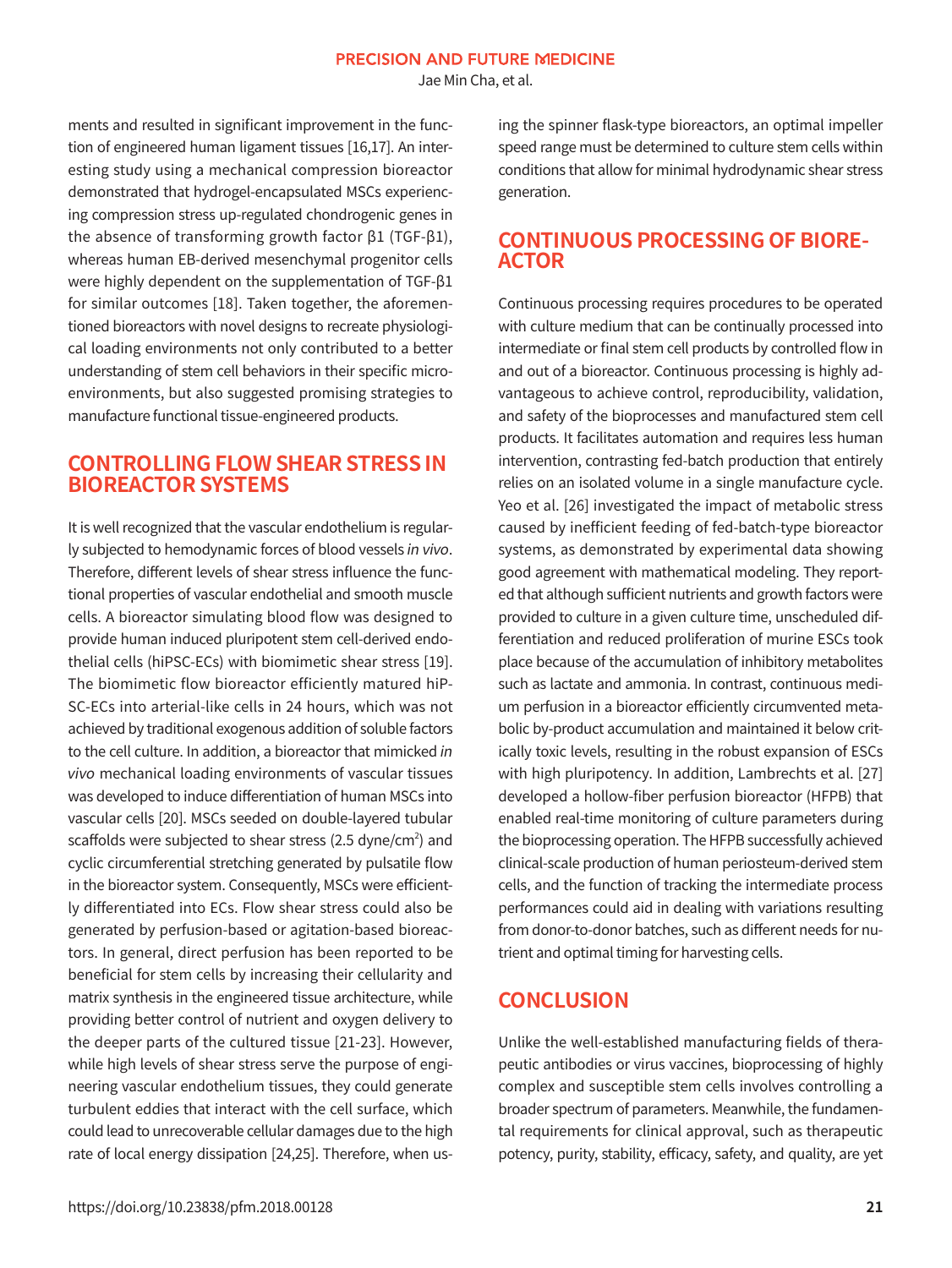#### **PRECISION AND FUTURE MEDICINE**

Bioreactors for stem cell bioprocessing

to be considered. A scalable and robust bioreactor system that provides controlled physiochemical culture environments for stem cells along with efficient monitoring modules for read-out of informative culture parameters represents a key element for stem cell biomanufacturing technologies. As exemplified in this review, although limited, numerous bioreactor systems with flexible culture strategies have been designed to date, and further investigations are actively ongoing in the field. We believe that priceless knowledge that is continuously accumulating by such endeavor will enable the realization of validated, streamlined 3D stem cell bioprocesses, which will ultimately contribute to the manufacture of clinically and commercially viable stem cell-based medicinal products.

### **CONFLICTS OF INTEREST**

No potential conflict of interest relevant to this article was reported.

### **ACKNOWLEDGMENTS**

This research was supported by the National Research Foundation of Korea (NRF) funded by the Ministry of Science & ICT (NRF-2017R1C1B2002624), and a research grant (2018ER610300) by the Research of Korea Centers for Disease Control and Prevention.

#### **ORCID**

| Jae Min Cha   | https://orcid.org/0000-0002-8713-2078 |
|---------------|---------------------------------------|
| Min-Young Lee | https://orcid.org/0000-0003-3396-7632 |
| Jongin Hong   | https://orcid.org/0000-0002-2891-5785 |

#### **REFERENCES**

- 1. Grayson WL, Zhao F, Izadpanah R, Bunnell B, Ma T. Effects of hypoxia on human mesenchymal stem cell expansion and plasticity in 3D constructs. J Cell Physiol 2006;207:331- 9.
- 2. Lavrentieva A, Majore I, Kasper C, Hass R. Effects of hypoxic culture conditions on umbilical cord-derived human mesenchymal stem cells. Cell Commun Signal 2010;8:18.
- 3. Lonne M, Lavrentieva A, Walter JG, Kasper C. Analysis of oxygen-dependent cytokine expression in human mesenchymal stem cells derived from umbilical cord. Cell Tissue Res 2013;353:117-22.
- 4. Forristal CE, Wright KL, Hanley NA, Oreffo RO, Houghton

FD. Hypoxia inducible factors regulate pluripotency and proliferation in human embryonic stem cells cultured at reduced oxygen tensions. Reproduction 2010;139:85-97.

- 5. Lovett M, Rockwood D, Baryshyan A, Kaplan DL. Simple modular bioreactors for tissue engineering: a system for characterization of oxygen gradients, human mesenchymal stem cell differentiation, and prevascularization. Tissue Eng Part C Methods 2010;16:1565-73.
- 6. Niebruegge S, Bauwens CL, Peerani R, Thavandiran N, Masse S, Sevaptisidis E, et al. Generation of human embryonic stem cell-derived mesoderm and cardiac cells using size-specified aggregates in an oxygen-controlled bioreactor. Biotechnol Bioeng 2009;102:493-507.
- 7. Wu J, Rostami MR, Cadavid Olaya DP, Tzanakakis ES. Oxygen transport and stem cell aggregation in stirred-suspension bioreactor cultures. PLoS One 2014;9:e102486.
- 8. Placzek MR, Chung IM, Macedo HM, Ismail S, Mortera Blanco T, Lim M, et al. Stem cell bioprocessing: fundamentals and principles. J R Soc Interface 2009;6:209-32.
- 9. Patwari P, Lee RT. Mechanical control of tissue morphogenesis. Circ Res 2008;103:234-43.
- 10. Cha JM, Park SN, Park GO, Kim JK, Suh H. Construction of functional soft tissues from premodulated smooth muscle cells using a bioreactor system. Artif Organs 2006;30:704- 7.
- 11. Cha JM, Park SN, Noh SH, Suh H. Time-dependent modulation of alignment and differentiation of smooth muscle cells seeded on a porous substrate undergoing cyclic mechanical strain. Artif Organs 2006;30:250-8.
- 12. Hung CT, Mauck RL, Wang CC, Lima EG, Ateshian GA. A paradigm for functional tissue engineering of articular cartilage via applied physiologic deformational loading. Ann Biomed Eng 2004;32:35-49.
- 13. van Griensven M, Diederichs S, Roeker S, Boehm S, Peterbauer A, Wolbank S, et al. Mechanical strain using 2D and 3D bioreactors induces osteogenesis: implications for bone tissue engineering. Adv Biochem Eng Biotechnol 2009;112:95-123.
- 14. Zhang ZY, Teoh SH, Teo EY, Khoon Chong MS, Shin CW, Tien FT, et al. A comparison of bioreactors for culture of fetal mesenchymal stem cells for bone tissue engineering. Biomaterials 2010;31:8684-95.
- 15. Zhang ZY, Teoh SH, Chong WS, Foo TT, Chng YC, Choolani M, et al. A biaxial rotating bioreactor for the culture of fetal mesenchymal stem cells for bone tissue engineering. Biomaterials 2009;30:2694-704.
- 16. Breidenbach AP, Gilday SD, Lalley AL, Dyment NA, Gooch